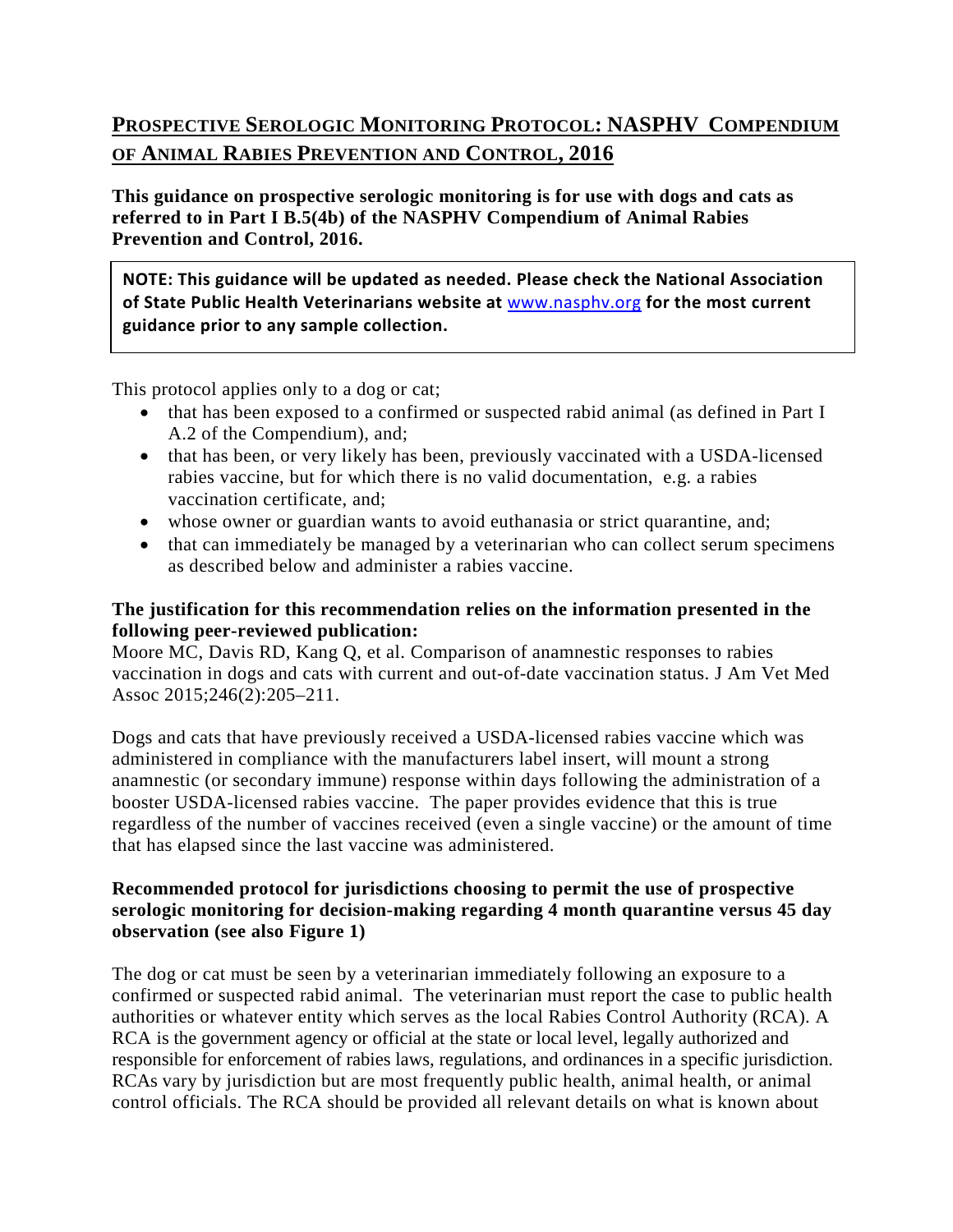the animal's vaccination history and the specifics of the current rabies exposure. The RCA will determine whether prospective serologic monitoring is indicated and permitted in their jurisdiction.

The RCA will work with the veterinarian and the owner to define a timeline during which the protocol must be implemented. The test, submission and all associated fees will be assumed by the animal owner and submitting veterinarian. The veterinary visit in which the first serum is collected and the rabies vaccine is administered must occur as soon as possible following the exposure and should not exceed 96 hours post exposure. The date of this visit will be counted as Day 0.

## *On Day 0:*

- 1. Collect 1-2 mL of serum;
- 2. Label and keep the serum specimen refrigerated until the second specimen is collected. Serum held for more than 7 days may need to be frozen. Follow the instructions provided by the laboratory that will be performing the tests;
- 3. Administer a USDA-licensed rabies vaccine labeled for use in that species; and
- 4. Schedule a follow up appointment to ensure the pet will return in 5-7.

### *On Day 5 (but no later than day 7):*

- 1. Collect a second (paired) serum specimen (1-2 mL).
- 2. Label and store the specimen appropriately according to the instructions from the laboratory where it will be submitted;
- 3. Submit the paired serum specimens to an approved Rabies Laboratory for Rapid Fluorescent Foci Inhibition Test (RFFIT) testing with the appropriate forms completed and **carefully following shipping instructions provided by the laboratory**; and
- 4. Contact the RCA to document submission of the specimens.

The paired serum specimens must be delivered to an approved Rabies Laboratory. At this time, the laboratories approved and available to perform the testing are:

- Atlanta Health Associates, Inc.;
- Kansas State University Rabies Laboratory (KSU-RL); and
- Wadsworth Rabies Laboratory (for New York State residents only).

The Centers for Disease Control and Prevention (CDC) may occasionally provide testing services by special arrangement only. The definition of an approved laboratory is one that is currently licensed by CLIA or NYSDOH and has been approved to participate in this Prospective Serological Monitoring Protocol by NASPHV's Rabies Compendium Committee.

The submission form for the appropriate laboratory must be complete, accurate, and accompany **properly labelled paired specimens** to avoid delays in testing. The submitting veterinarian is responsible for ensuring the accuracy of all specimen collection, submission form completion and shipping. Turn around time for results are dependent upon the laboratory and their current testing volume. The submitting veterinarian is responsible for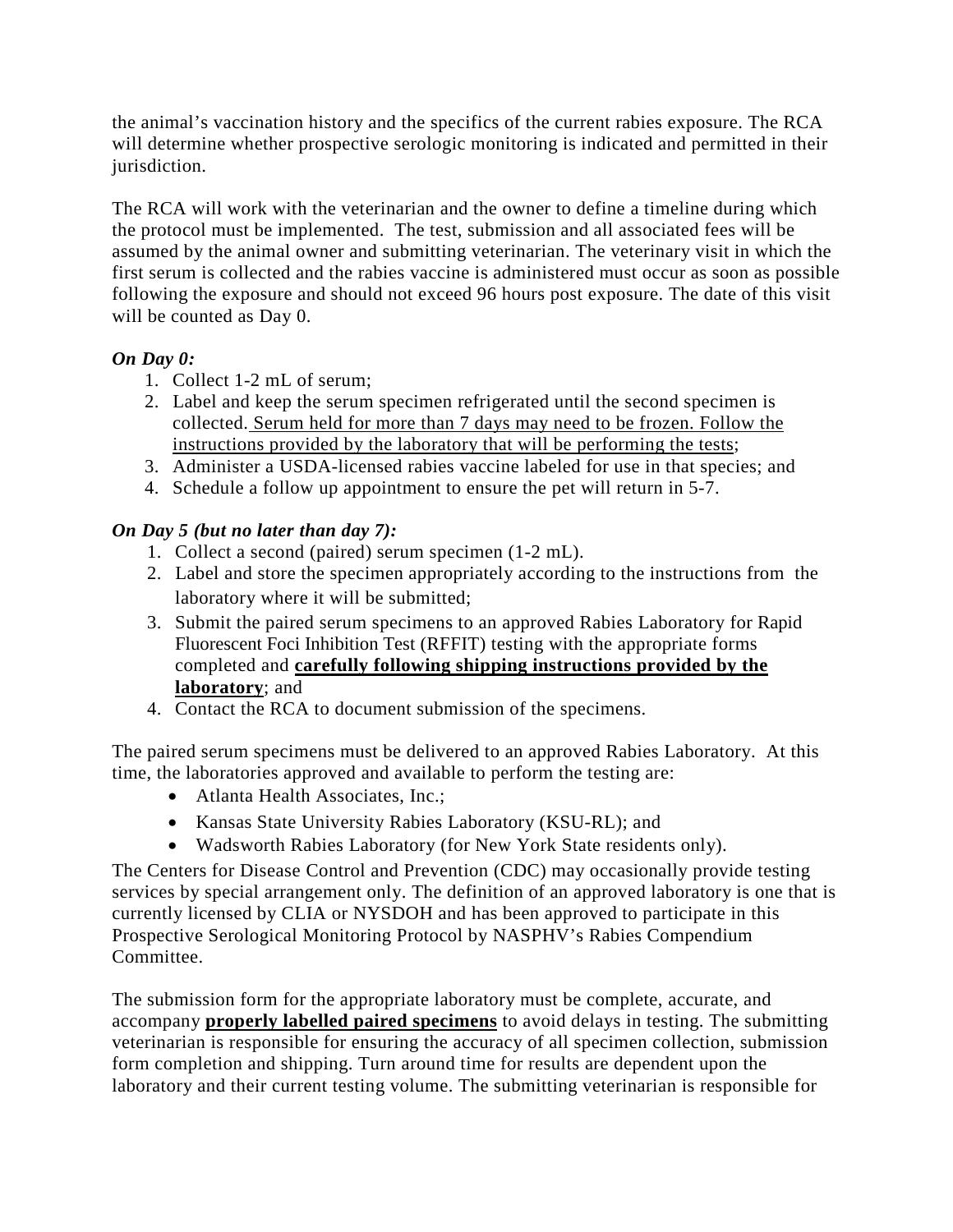immediately contacting the RCA with the results to finalize recommendations for the animal.

#### **The dog or cat shall remain in strict quarantine during the testing process unless and until otherwise approved by the RCA.**

**Interpretation of the results must be done in conjunction with the laboratory performing the testing as the determination of a statistically significant change in titer is determined by analysis of the laboratory's own data regarding testing performance.** The test results will be used to determine whether the animal has evidence to suggest a previous rabies vaccine. Based on data analysis from the approved Rabies Laboratories, in general, the paired serum specimens must show both a statistically significant (usually defined as greater than two-fold at the currently approved Rabies Laboratories) rise in titer between the first and second specimens and the second titer must be above 0.5 IU/mL. If either of these conditions is not met, the animal must be treated as previously unvaccinated for the purposes of rabies control decisions.

Serology test results do not pre-empt the authority of the RCA to order continued strict quarantine of the animal if it judges such actions to be in the best interest of protecting the public's health. Nor do these recommendations supersede any applicable state laws and regulations or local ordinances.

### **FREQUENTLY ASKED QUESTIONS:**

**1. What if the dog or cat did not receive care immediately (within 96 hours) after the exposure?**

Such cases should be discussed with the RCA and managed on a case by case basis. Factors to consider include the number of days that have elapsed since the exposure, the severity of the exposure, number of previous vaccinations, the health of the animal and the local rabies epidemiology.

**2. What if the dog or cat cannot return to the veterinarian for collection of the second specimen on DAY 5?** 

The second specimens must be collected by Day 7. Delaying collection of the specimen prevents accurate interpretation of the test results as any increase in rabies antibody titer might be due to the rabies exposure itself or the booster vaccination rather than an anamnestic response to a previous vaccination.

#### **3. What test will be used to test the serum specimens?**

The laboratory will test the specimens using a Rapid Fluorescent Focus Inhibition Test (RFFIT). It is a serum neutralization (inhibition) test, which means it measures the ability of rabies specific antibodies to neutralize rabies virus and prevent the virus from infecting cells. These antibodies are called rabies virus neutralizing antibodies (RVNA).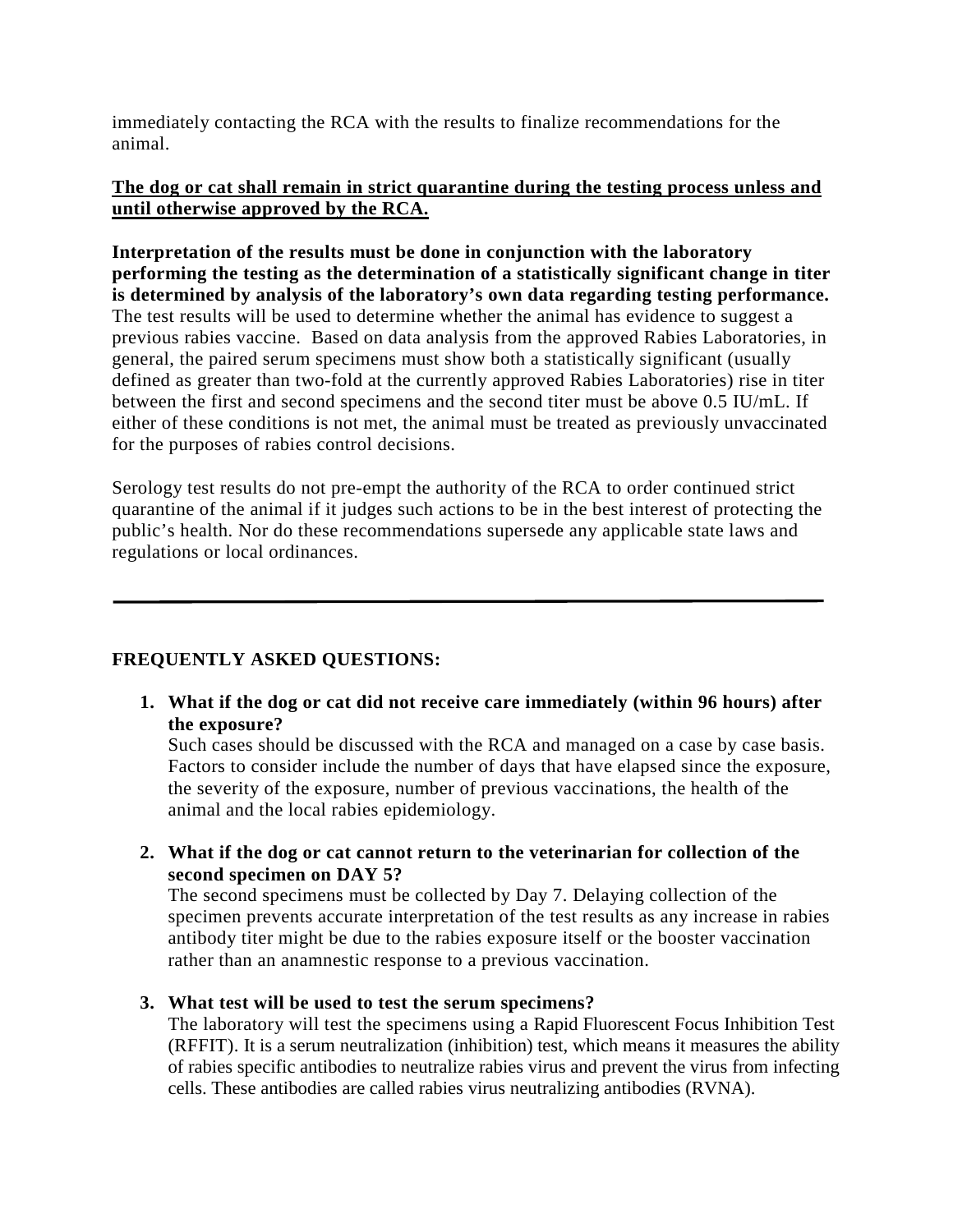**4. What values will be used to determine if the dog or cat has evidence of a prior rabies vaccination and an acceptable anamnestic response?** A greater than two-fold rise in the titer values of the paired specimens, as well as a RVNA titer equal to or above 0.5 IU/mL for the second specimen, provides evidence of a robust anamnestic immune response after rabies vaccination. **Considerable variability exists as to any individual's response to vaccination and the RCA should consult the laboratory for help in interpreting results that fall outside these guidelines.**

If an anamnestic response is demonstrated, the animal should be issued a vaccine certificate with an expiration date consistent with the vaccine label. If there is no evidence of an anamnestic response, the vaccine is considered the initial dose and the animal should be boostered in one year, consistent with the vaccine label.

**5. If the titer is equal to or above 0.5 IU/mL and there is evidence of an anamnestic response, is it impossible for the animal to go on to develop rabies?**

A specific value equal to or above 0.5 IU/mL and evidence of an anamnestic response suggests the animal will be protected. However, there have been rare instances in which vaccinated animals have gone on to develop rabies. Contributing factors may include other immunological factors involved in the protection from rabies infection, or the location, viral dose, and severity of the wound. Because of this uncertainty, confinement with observation or quarantine is warranted regardless of the presence of antibodies.

#### **6. Where can I find the appropriate submission forms and shipping instructions?**

- Atlanta Health Associates, Inc.:<http://www.atlantahealth.net/>
- Kansas State University Rabies Laboratory: [http://www.ksvdl.org/rabies](http://www.ksvdl.org/rabies-laboratory/rffit-test/rffit-submission-forms.html)[laboratory/rffit-test/rffit-submission-forms.html](http://www.ksvdl.org/rabies-laboratory/rffit-test/rffit-submission-forms.html)
- New York State Wadsworth Center (New York residents only):<http://www.wadsworth.org/programs/id/rabies>
- **7. Can this protocol be used for animals other than dogs or cats such as ferrets?** No. At this time, data regarding anamnestic responses following revaccination with rabies vaccine are available only for dogs and cats.